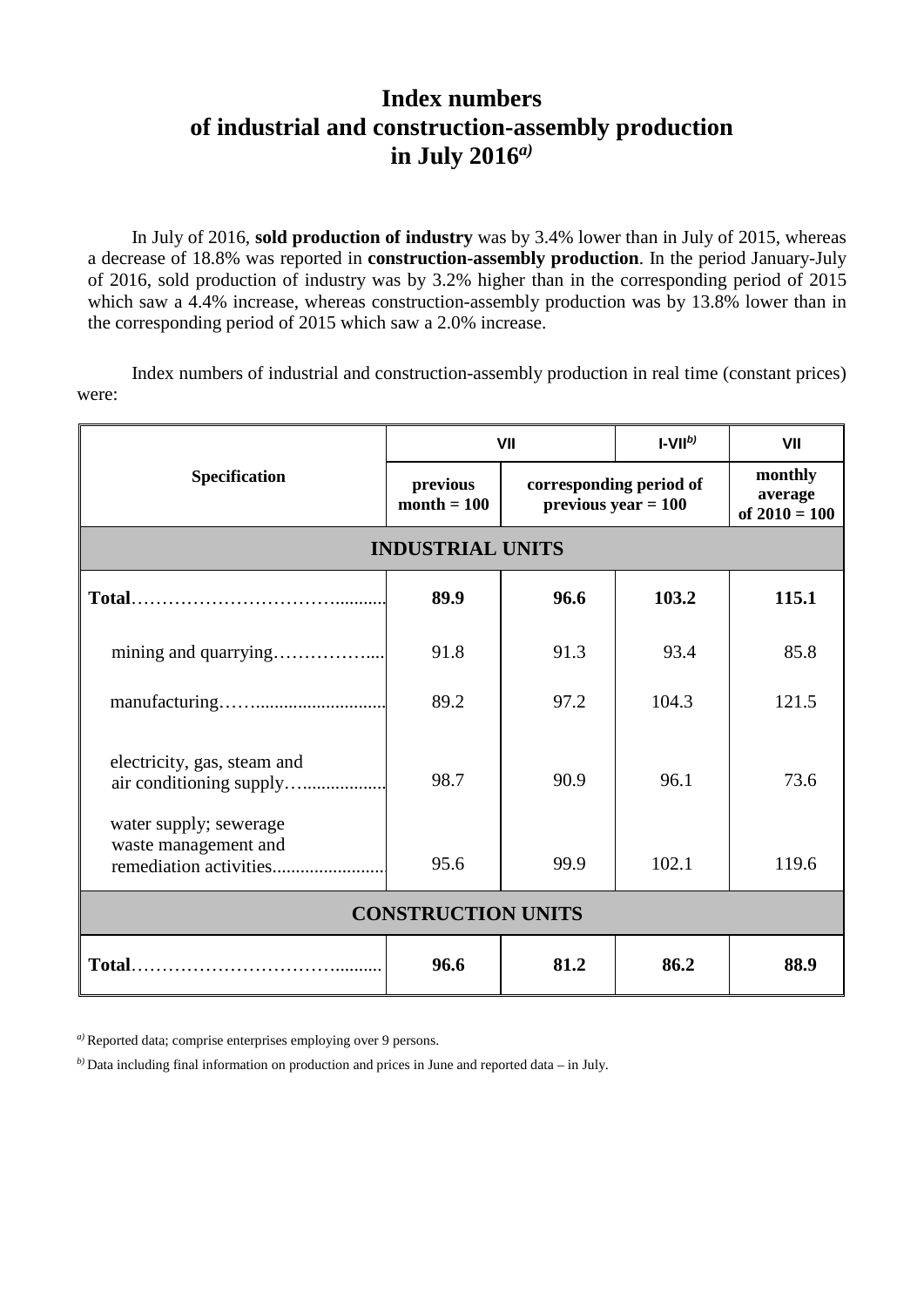According to the preliminary data, **sold production of industry** in constant prices (in enterprises employing more than 9 persons), in July of 2016, was by 3.4% lower than in the previous year (when an increase of 3.8% was recorded) and by 10.1% lower than in June of 2016. After eliminating the seasonal factors, sold production of industry reached the level higher by 1.6% than in the corresponding month of 2015 and by 1.6% lower as compared to June of 2016.

As compared to July of 2015, a decrease in sold production was reported in 23 (out of 34) industry divisions, among others, in manufacture of motor vehicles, trailers and semi-trailers – by 12.1%, electricity, gas, steam and air conditioning supply – by 9.1%, manufacture of basic metals – by 7.9%, manufacture of coke and refined petroleum products – by 7.4%, mining of coal and lignite – by 7.3%, manufacture of beverages – by  $6.4\%$ , manufacture of chemicals and chemical products – by  $6.1\%$ , manufacture of machinery and equipment – by 5.1%. An increase in sold production of industry, as compared to July of 2015, was recorded in 11 divisions, among others, in manufacture of pharmaceutical products – by 10.6%, manufacture of textiles – by 7.5%, manufacture of furniture – by 7.1% and manufacture of food products – by 3.1% .

Indices of sold production of industry in comparison with an average monthly level in 2010 are presented in the graph below: